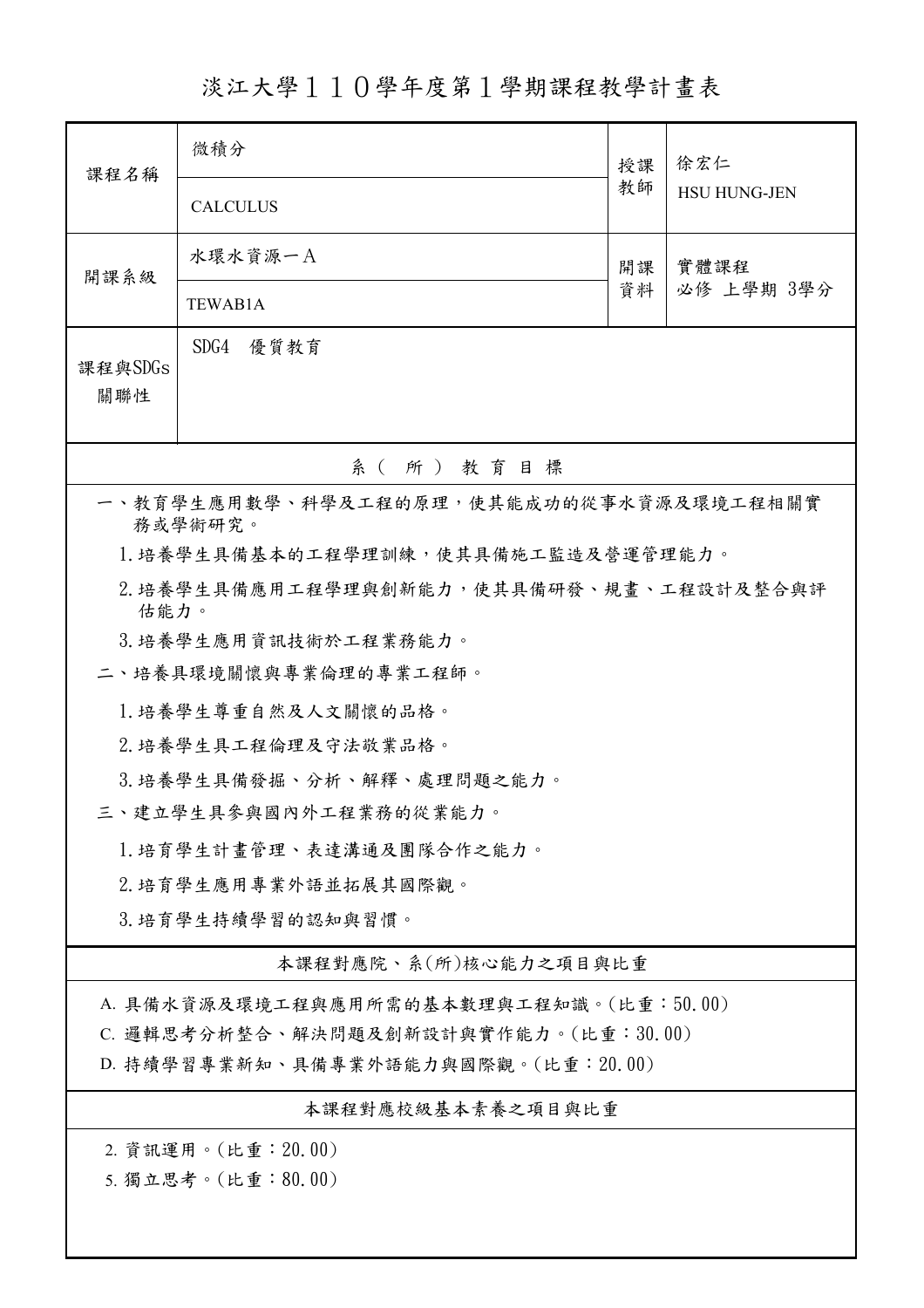|                                                                                                                                        | 本課程主要介紹微積分的理論, 計算, 及應用. 內容包含函數的極限與連續, 微分<br>和積分的定義與應用, 微積分基本定理, 反函數及其導數. 我們的目標不只在提昇<br>學生數學解題能力且同時也培養學生的獨立思考能力.<br>课程简介<br>This course is an introduction to the theory of Calculus, techniques, and its<br>applications. Topics to be covered in this semester include functions and<br>limits, the definitions and applications of differentiation and integrations, the<br>Fundamental Theorem of Calculus, inverse functions and their derivatives. We<br>aim to strengthen students' problem-solving skills as well as independent |                                                            |                                               |                                                                                                                                |                      |  |  |  |
|----------------------------------------------------------------------------------------------------------------------------------------|-----------------------------------------------------------------------------------------------------------------------------------------------------------------------------------------------------------------------------------------------------------------------------------------------------------------------------------------------------------------------------------------------------------------------------------------------------------------------------------------------------------------------------------------|------------------------------------------------------------|-----------------------------------------------|--------------------------------------------------------------------------------------------------------------------------------|----------------------|--|--|--|
|                                                                                                                                        | thinking abilities.                                                                                                                                                                                                                                                                                                                                                                                                                                                                                                                     |                                                            |                                               |                                                                                                                                |                      |  |  |  |
|                                                                                                                                        | 本課程教學目標與認知、情意、技能目標之對應                                                                                                                                                                                                                                                                                                                                                                                                                                                                                                                   |                                                            |                                               |                                                                                                                                |                      |  |  |  |
|                                                                                                                                        | 將課程教學目標分別對應「認知(Cognitive)」、「情意(Affective)」與「技能(Psychomotor)」<br>的各目標類型。                                                                                                                                                                                                                                                                                                                                                                                                                                                                 |                                                            |                                               |                                                                                                                                |                      |  |  |  |
| 一、認知(Cognitive):著重在該科目的事實、概念、程序、後設認知等各類知識之學習。<br>二、情意(Affective):著重在該科目的興趣、倫理、態度、信念、價值觀等之學習。<br>三、技能(Psychomotor):著重在該科目的肢體動作或技術操作之學習。 |                                                                                                                                                                                                                                                                                                                                                                                                                                                                                                                                         |                                                            |                                               |                                                                                                                                |                      |  |  |  |
| 序<br>號                                                                                                                                 |                                                                                                                                                                                                                                                                                                                                                                                                                                                                                                                                         | 教學目標(中文)                                                   |                                               | 教學目標(英文)                                                                                                                       |                      |  |  |  |
|                                                                                                                                        | 1. 通達專業知能<br>2. 熟用實用技能<br>3. 展現獨立思考能力                                                                                                                                                                                                                                                                                                                                                                                                                                                                                                   |                                                            |                                               | 1. Understanding the professional knowledge.<br>2. Handsomely Practical techniques.<br>3. The ability of independent thinking. |                      |  |  |  |
|                                                                                                                                        | 教學目標之目標類型、核心能力、基本素養教學方法與評量方式                                                                                                                                                                                                                                                                                                                                                                                                                                                                                                            |                                                            |                                               |                                                                                                                                |                      |  |  |  |
| 序<br>號                                                                                                                                 | 目標類型                                                                                                                                                                                                                                                                                                                                                                                                                                                                                                                                    | 院、系(所) <br>核心能力                                            | 校級<br>基本素養                                    | 教學方法                                                                                                                           | 評量方式                 |  |  |  |
| -1                                                                                                                                     | 認知                                                                                                                                                                                                                                                                                                                                                                                                                                                                                                                                      | <b>ACD</b>                                                 | 25                                            | 講述、討論、實作                                                                                                                       | 測驗、作業、討論(含<br>課堂、線上) |  |  |  |
|                                                                                                                                        |                                                                                                                                                                                                                                                                                                                                                                                                                                                                                                                                         |                                                            |                                               | 授課進度表                                                                                                                          |                      |  |  |  |
| 週<br>次                                                                                                                                 | 日期起訖                                                                                                                                                                                                                                                                                                                                                                                                                                                                                                                                    | 內 容 (Subject/Topics)<br>備註                                 |                                               |                                                                                                                                |                      |  |  |  |
|                                                                                                                                        | $110/09/22$ ~<br>110/09/28                                                                                                                                                                                                                                                                                                                                                                                                                                                                                                              | Functions                                                  |                                               |                                                                                                                                |                      |  |  |  |
| $\overline{2}$                                                                                                                         | $110/09/29$ ~<br>110/10/05                                                                                                                                                                                                                                                                                                                                                                                                                                                                                                              | Limits                                                     |                                               |                                                                                                                                |                      |  |  |  |
| 3                                                                                                                                      | $110/10/06 \sim$<br>110/10/12                                                                                                                                                                                                                                                                                                                                                                                                                                                                                                           |                                                            | Continuity, Derivative                        |                                                                                                                                |                      |  |  |  |
| 4                                                                                                                                      | $110/10/13$ ~<br>110/10/19                                                                                                                                                                                                                                                                                                                                                                                                                                                                                                              | Formulas                                                   | The Derivative as a Function, Differentiation |                                                                                                                                |                      |  |  |  |
| 5                                                                                                                                      | $110/10/20$ ~<br>110/10/26                                                                                                                                                                                                                                                                                                                                                                                                                                                                                                              | The Chain Rule, Implicit Differentiation                   |                                               |                                                                                                                                |                      |  |  |  |
| 6                                                                                                                                      | $110/10/27$ ~<br>110/11/02                                                                                                                                                                                                                                                                                                                                                                                                                                                                                                              | Relative Rates, Linear Approximations and<br>Differentials |                                               |                                                                                                                                |                      |  |  |  |